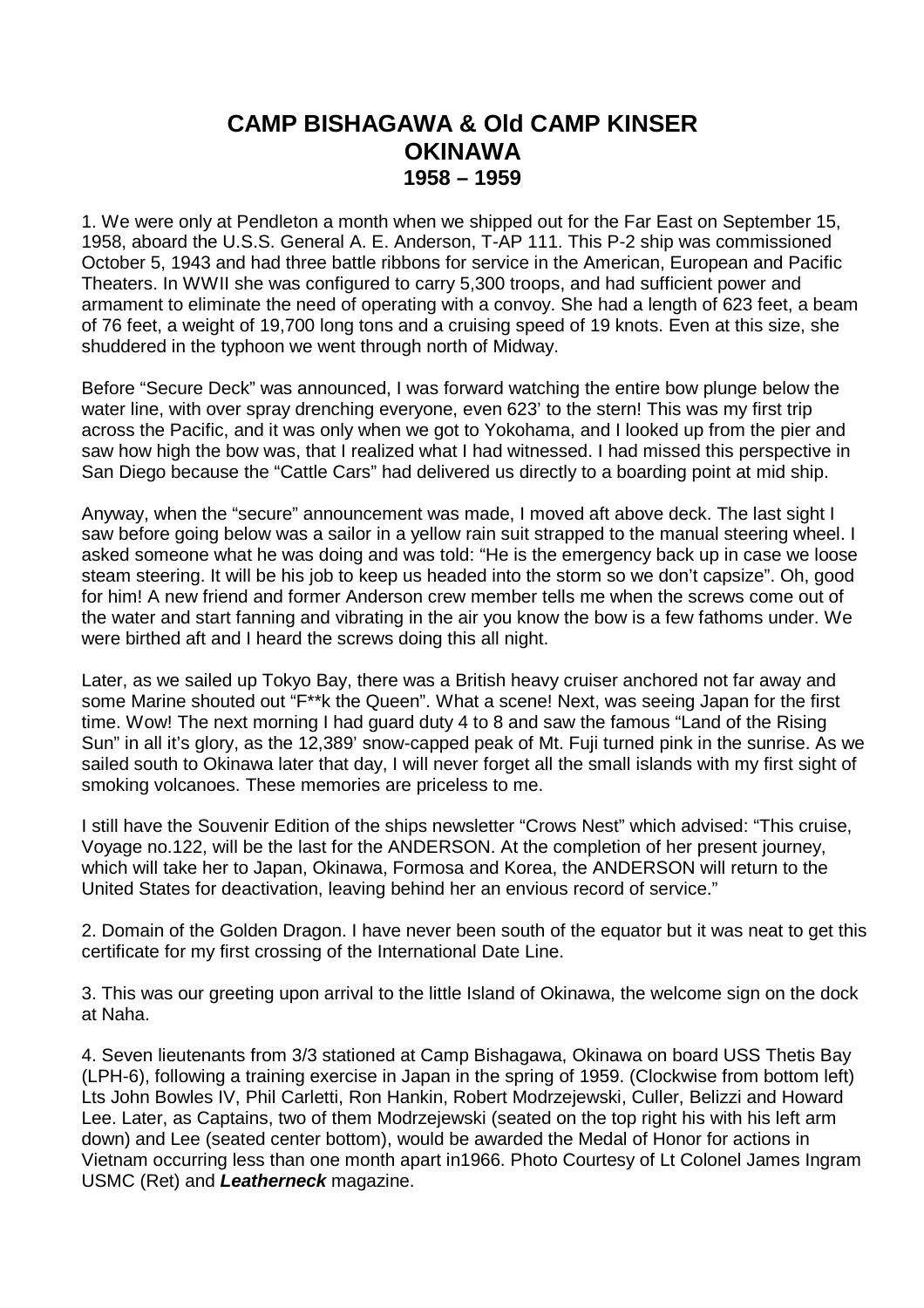## **India Company, 3rd Battalion, 3rd Marines 3rd Marine Division, (FMF) 1957 – 1958**

5. This company photo immediately preceded our tour. Tom Gray (deceased) is the Guidon and Jack Helms is third row from the top, 6 in from the left. Taken at Sukiran, shortly after their unit arrived on Okinawa and a month or so before they moved to Bishagawa. About 7 months into their tour they were deployed to Lebanon for a month and returned to Subic Bay, Philippines to build Camp Driftwood. They remained on 4-hour standby in this tent camp pending further problems in Lebanon. After a month they returned to Bishagawa for the remainder of their tour.

## **India Company, 3rd Battalion, 3rd Marines, 3rd Marine Division, (FMF) 1958 – 1959**

6. This Company photo was taken at Camp Bishagawa, Okinawa in 1958. I am in the top row sixth from the left. To my right is Cpl. Al Loreth, our 3.5 rocket section leader. Al remained in the Corps for 26 years with three tours in Vietnam, and was one of the most Marines' Marine I ever met. He is now a retired Master Sergeant; living in Colorado Springs, CO. Al was an important influence on me even though he did not know it at the time. We are now in regular contact and you can read his "Sea Stories" in my Friends section.

7. Weapons Platoon, Camp Bishagawa, Okinawa. Every time I look at this photo, I am surprised we did not take the BFA's off the machine guns. They look so "Hollywood" this way! I am in the top row, second from the left. Cpl. Al Loreth is in the front row, second from the right. My two best friends, Milford M. "Mick" Putterbaugh is just behind Al in the second row, second from the right; and Stephen L. Niebur is in the third row, third from the right. Read more about them in my Friends section.

8. Looking up the entrance hill to Camp Bishagawa in 1947 – 1948. In those days they spelled it Bishigawa with an "i" instead of an "a". On my Okinawa page there are links to several stories of old Okinawa and Bishigawa, along with a current update. Dave Law, a former member of the USAF Air Defense Control Center at Kadena, was instrumental in helping organize these references. Dave lived near Kadena Circle and was an S2 Inspector with the US Army. He made frequent visits to the Yomitan radar station near Bishagawa.

9. This is what the main road entrance signs looked like in 1958. The Marine is Master Gunnery Sergeant Jim Bogue, USMC (Ret) 1958 – 1983. He was then a PFC and a jeep driver at Battalion Headquarters.

10. The Camp Bishagawa main gate at the top of the hill. Note the Marine MP in a helmet and the Okinawan Security guard in a pith helmet. Great photo courtesy of Jack Helms.

11. Here is a view up to the entrance. I had long wondered if Bishagawa was still there. Check the link on the Okinawa page for a 2004 update. One thing you will learn is old Bishagawa is now an Air Force sentry dog training area. I will never forget walking by a dependant swimming pool at KAB and reading a sign on the entrance that read "No Dogs or Marines allowed". And now, to top that, they have let our base "Go to the dogs"! Photo courtesy of Dave Law 623<sup>rd</sup> AC&W.

12. Looking through the fence to where our camp once was. You came up a hill from the main road and then down this slight grade into a "plain" surrounded by small hills. Our camp was built in this "bowl". Again check the 2004 Bishagawa update. Photo courtesy of Dave Law 623<sup>rd</sup> AC&W.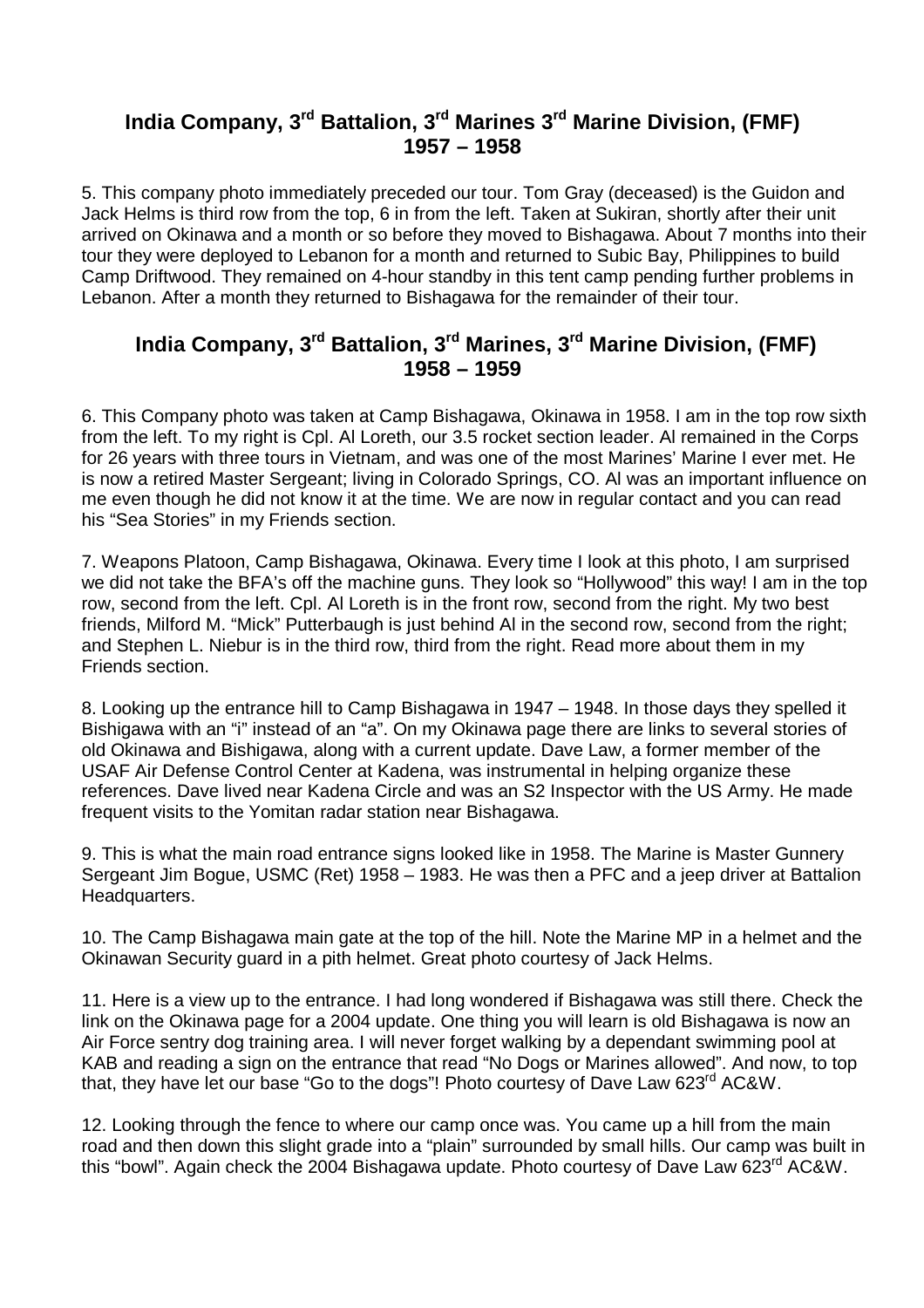13. I once had a sign that said "Blessed are they who run around in circles for they shall be known as Wheels." When Jack Helms was with I/3/3 they had a colorful guidon dedicated to the Philleleaux. Their joke was the Philleleaux was supposed to be a bird that flew in ever decreasing circles at an ever increasing rate of speed until it flew up its own asshole.

Another story is the French are supposed to have presented the Philleleaux to I/3/3 either during or at the end of WW1. The rocking chair symbolized the unit had fought so long and hard they should rest and relax and not have to sit on the ground. At least that is what the 1st/Sgt. told Guidon Tom Gray when he started carrying the Company Colors.

14. Arriving at our area of Camp Bishagawa with the I/3/3 office straight ahead. I clearly remember thinking this is sure a nice staging area, I wonder where the base is. Still makes me laugh. I was an 0331 so I knew my destiny. All the way over on the ship all I heard was: I'm a cook; I'm in the air wing; I'm in artillery; I'm in the motor pool etc. etc. etc. On arrival the Company Gunnery Sergeant fell us out and announced "There has been some MOS confusion". All my friends were looking around and smiling at me, like see, I told you so. Then the Gunny says "All of you who have an MOS other than 0300 take one pace forward...Hugh" "You are now all 0300, take one pace back…Hugh" So now we were ALL officially in the infantry with I/3/3. Now I smiled back!

15. A closer shot of the I/3/3 office. In the background you can also see the roof of our first "digs", which Al Loreth now informs me was an old Kadena Air Force Base storage building. Those of you who ever went to Kadena Air Base or Sukiran know the Air Force and the Army did not live in storage buildings!

16. A shot from "School Hill" over looking Camp Bishagawa. My note on the back of the photo says "T-130 our hut." At this point we had already lived in the large storage building and a "hut" to the left of this one. This was our last "home" before we moved to Camp Kinser. Jack Helms home, T-120 is the first hut on the right.

17. A face on view of our last quarters. I somehow never noticed the garbage in our "front yard."

 18. How well do you remember your first shower at Bishagawa? NO HOT WATER! Our first surprise was, this IS the base, and now this! Almost a year of ice cold showers before Kinser. I am not sure which was worse, the cold water, or the naked 100-yard run in the cold, rainy winter.

19. The latrine was another nice view from our front door. Remember the "Base Legend" that Habu snakes lived in these pits and had crawled up the ass of some poor Marine. I now think this was a way to keep the small place available for a whole Company – no lingering.

20. "Fall Out" for Inspection Arms. Weapons inspection was a big deal and we all feared a loss of liberty for smallest piece of dirt. And Rust! The only thing worse than a speck of rust would have been syphilis. Many of us used to carry a small paintbrush for dusting off particles right up to the last minute. Also, soling the butt plate on the deck was a "no, no", especially if it was wet. No point in losing a weekend pass for a dirty butt plate. When I had a rifle, I used to rest mine on my boot until the last minute and then hold it off the deck at order arms until inspected. By this time I was in weapons and carried a .45 so cleaning a rifle was no longer my problem. Note the India Company office in the background. Photo courtesy of Jack Helms.

21. "Move Out" was a common command and here is a great shot of India Company in formation along our short Company Street. We used to run 3.5 rocket drill on the hill up behind the basket ball court to the right. The main entrance road was straight ahead where the "Cattle Cars" lined up for pick-up. A formation like this would either be going to the Northern Training Area (NTA), or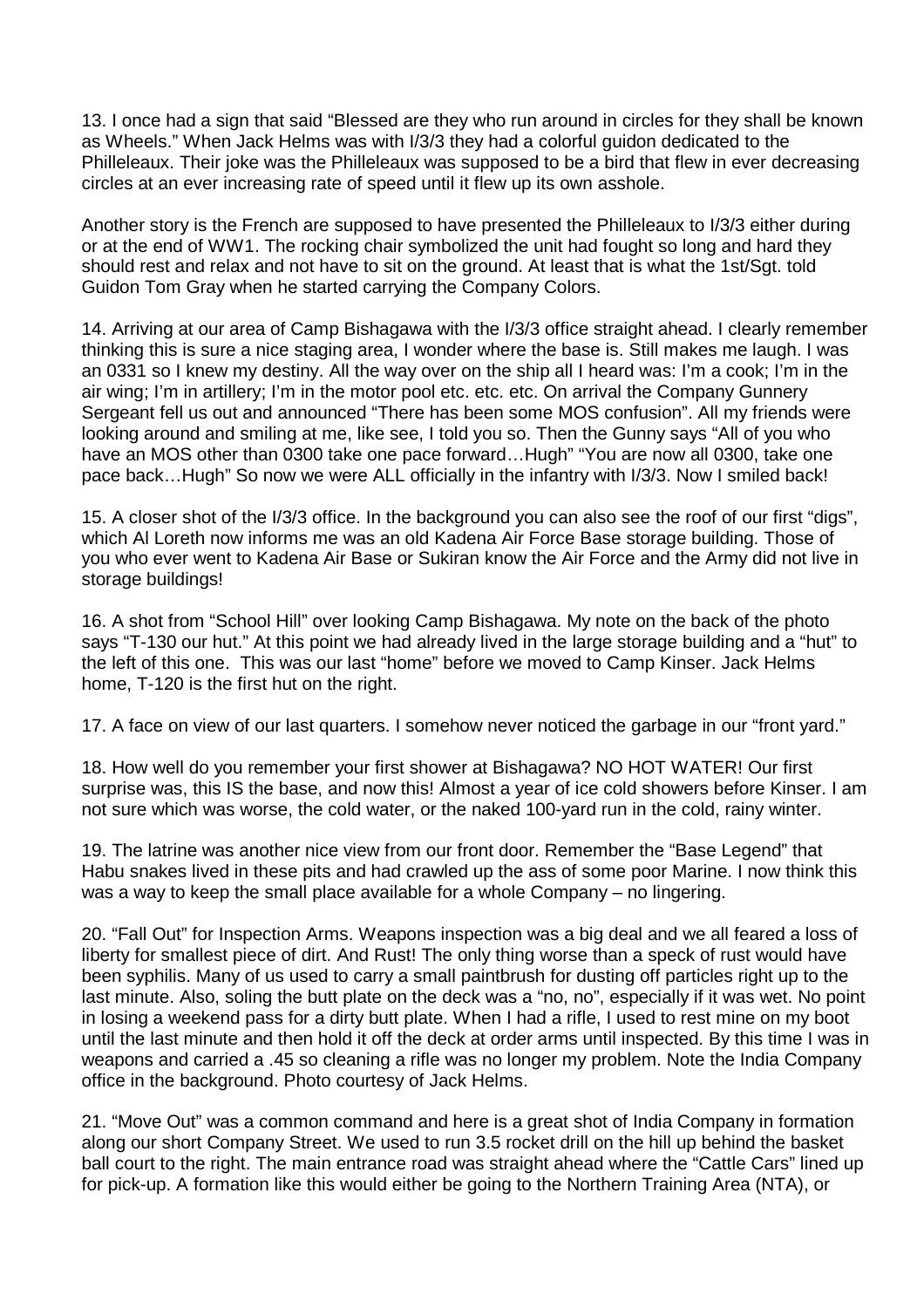White Beach for embarkation on an amphibious exercise. The field transport packs and duffel bags suggest a longer tour than NTA -- in this case the destination was Lebanon. Photo courtesy of Jack Helms.

During the "Cold War", the 3rdMarDiv was the "Tip of the Spear" in Asia. We were the ready force, set to go anywhere, any time. In 1959, North Vietnam initiated its long-term campaign of political subversion and armed action aimed at destroying the government of South Vietnam. The goal was to unify Vietnam under the leadership of Ho Chi Minh. To achieve this end, the North Vietnamese directed Communist guerrillas in the South to spark unrest. They then started a logistical line of communication and supply through neighboring Laos. This was soon labeled the Ho Chi Minh Trail. To ease threats to this system, the North Vietnamese exacerbated existing political tensions in Laos, by supporting the indigenous Pathet Lao Communists, who were attempting to overthrow the pro-Western Royal Laotian Government.

The United States was determined to oppose these actions. The means adopted was a show of force by the Seventh Fleet. During September 1959, we deployed to the South China Sea on the USS Bexar with a multiship, carrier task force as a deterrent to further Communist guerrilla attacks on pro-American forces in Laos. The Pathet Lao and North Vietnamese supporting forces withdrew and our presence delayed the ultimate Confrontation in Vietnam. Back on Okinawa, we spent the balance of our tour on 4 hour alert. This required everything be packed in our sea bags for storage with a field transport pack hung on our rack, ready for immediate departure. The worst part was the "Cinderella" liberty. No more over nights – back by midnight!

22. Jack Helms and an M-48 tank taken at Sukiran before his transfer to Bishagawa. I remember hitching a ride on one of these beauties at Pendleton and what still sticks in my mind was how smooth the ride was. With that much weight it felt like a limousine.

23. Jack Helms with his 60mm mortar. In 1957 this light mortar was still a part of a Company level weapons platoon. Later they moved to H&S Company with the other supporting firepower.

24. What we looked like at the "Slop chute". I can't remember now but I think a Lucky Lager 3.2 beer was about a dime. This was taken at Olongapo, Subic Bay Philippines on a break from building the Tent City.

25. Notice the sign over the door 60-mm Mortar Sect and 3.5 Rocket Sect. This hut was the first hut on the right as you entered our company area. They had a good view of the parade field just in back. Screen door and shutters too. On Okinawa the shutters were not for looks and during a typhoon they were closed with good reason. Photo courtesy of Jack Helms.

26. Off to town! Jack Helms (L) with friends. Great view of the parade ground to the rear. Battalion Headquarters was up on the hill in the distance. These guys were probably headed to Kadena Circle or other exciting points and activities. In looking back this was the greatest time of my young life and the only thing I regret now was: I didn't know it then!

27. Taxi to town! Kadena Circle was only a mile away. Larry Woodfield, a Bishagawa friend, has a son in law in the USMC. His wife was on Okinawa in 2002 doing some work for the US military and Larry asked her to give him some feedback on the Island, especially our old "Stomping ground". She tells me through Larry that Kadena Circle is now a large city and the whole place is an Interstate traffic jam. Worst of all the cab drivers in Kadena Circle had never heard of Camp Bishagawa.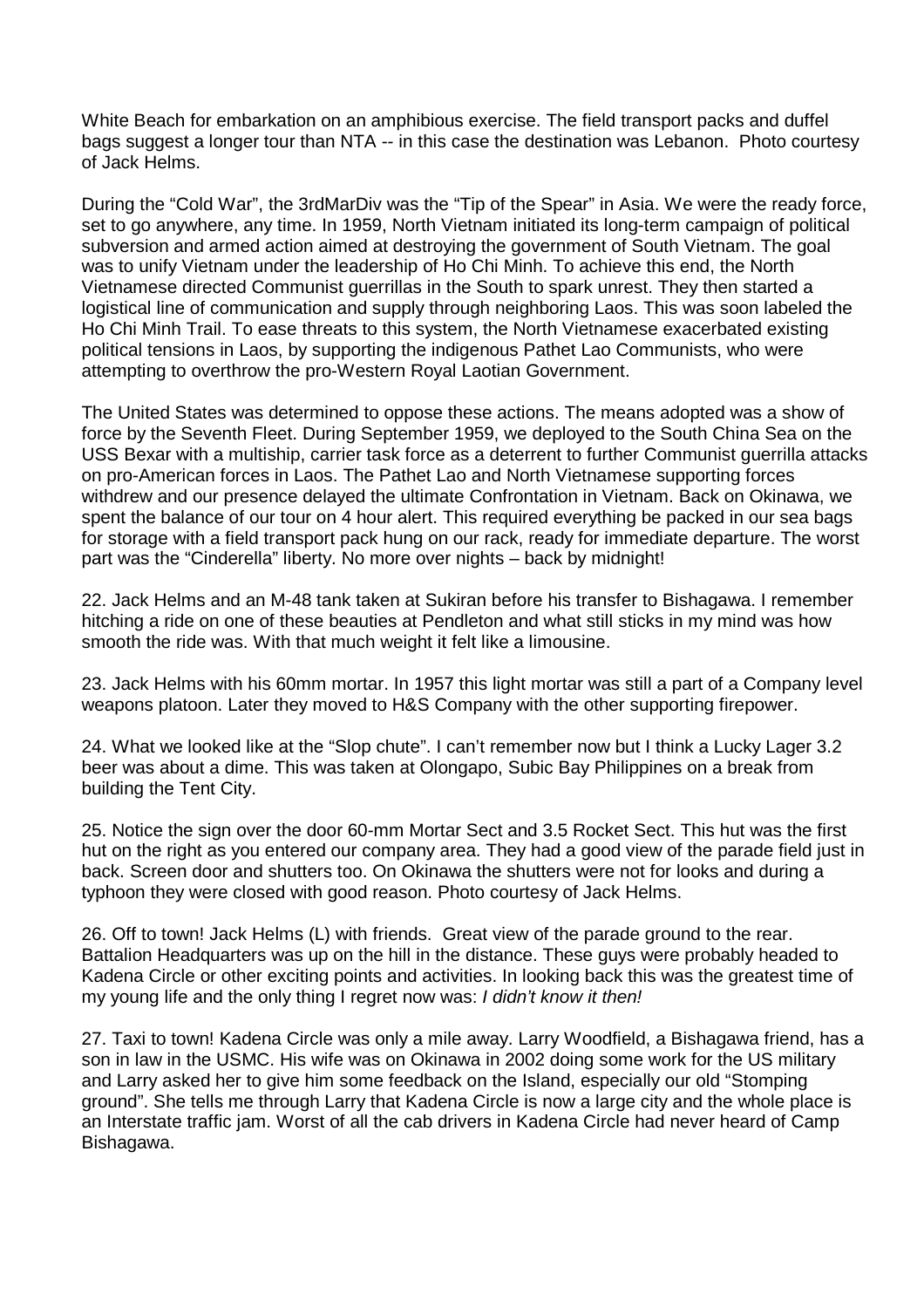28. A street scene in Kadena Circle. Bars, bars, bars and more bars. Also, hock shops, restaurants and movie theaters too. Was there anything else. The girls! And oh yes, those infamous Okinawan drug stores with the large glass jar containing a Habu snake.

29. A couple of young girls from Kadena Circle. And just think, like us, they would now be in their late sixties or early seventies. We were only in our late teens and early twenties, and these gals look a little older.

30. Virtually every Saturday we had a Battalion formation and parade. For some reason on this particular day we did not have even ranks so Loreth told me to "fall out". I got my camera and took a whole series of photos. The following story is courtesy of Al Loreth who also remembers the infamous "March the prisoners on the field"! Names changed to X and XX for obvious reasons.

"Do you remember a Marine named X? He got the clap every time he went out in town. He went before a retention board who recommended he not be discharged. We had a Battalion formation; Lt. Colonel Silverthorn was commanding. The Battalion Adjutant called out, "March the prisoner on the field", The Company Commanders ordered, "About Face, Parade Rest." Drummers from the only Battalion Drum and Bugle Corps in the Marine Corps, then slowly beat their drums as MPs marched X in front of the Adjutant. We all then hung our heads, chin to chest as the Adjutant read the decision from the retention board. Then he announced the Commanding General had overridden the boards recommendation stating essentially that X was a worm with unclean health habits and that he was being given an undesirable discharge.

At another Saturday formation another Marine was marched on the field in the same manner as above. He was ordered to wear a khaki shirt with the top part of his PFC stripes partially cut from the shirt. After the sentence for his reduction to Pvt. was read, the Adjutant stepped forward and disdainfully ripped the chevrons from the Marine's sleeves. I made up my mind that I could not handle that kind of humiliation and vowed I would never let it happen to me." Me too Al! I will never forget those Saturday mornings and I am sure their purpose was instilling that resolve.

31. This photo was taken in Kadena Circle sometime in 1959, in preparation for a painting I had done of myself. The artist used this photo as a guide and my Mom really enjoyed the painting.

32. This photo is courtesy of Steve Niebur. This is the best close up photo I have of me on Okinawa. It was a B&W snap shot that has now been expertly color enhanced by Bill Pattison's son-in-law Augustus Guillen. It was taken outside our hut at Bishagawa sometime in 1959. The laundry girls really did a great job on the starched utilities. We never looked this good at Pendleton!

33. Me, a little out of focus. You can see the back of our rifle platoon huts on the hill behind me.

 34. Me in my Battle Jacket outside our second hut after the large storage shed digs. PFC Richard Stasinski took the photo. I know because the next photo in my scrapbook is of him standing in the same place. I still have the jacket and it hangs right here in my office along with my dress blues.

 35. Mick Putterbaugh in the door of the Camp Bishagawa PX in 1958. I took this of him going in and he took the next picture of me as we left.

 36. Mick Putterbaugh, was one of my best friends in the USMC. He and I went on to serve another whole tour with Golf (G) Company, 2<sup>nd</sup> Battalion, 5<sup>th</sup> Marines, 1<sup>st</sup> Marine Division, at Camp Margarita, Camp Pendleton, CA. Mick now lives in Florida and we maintain contact.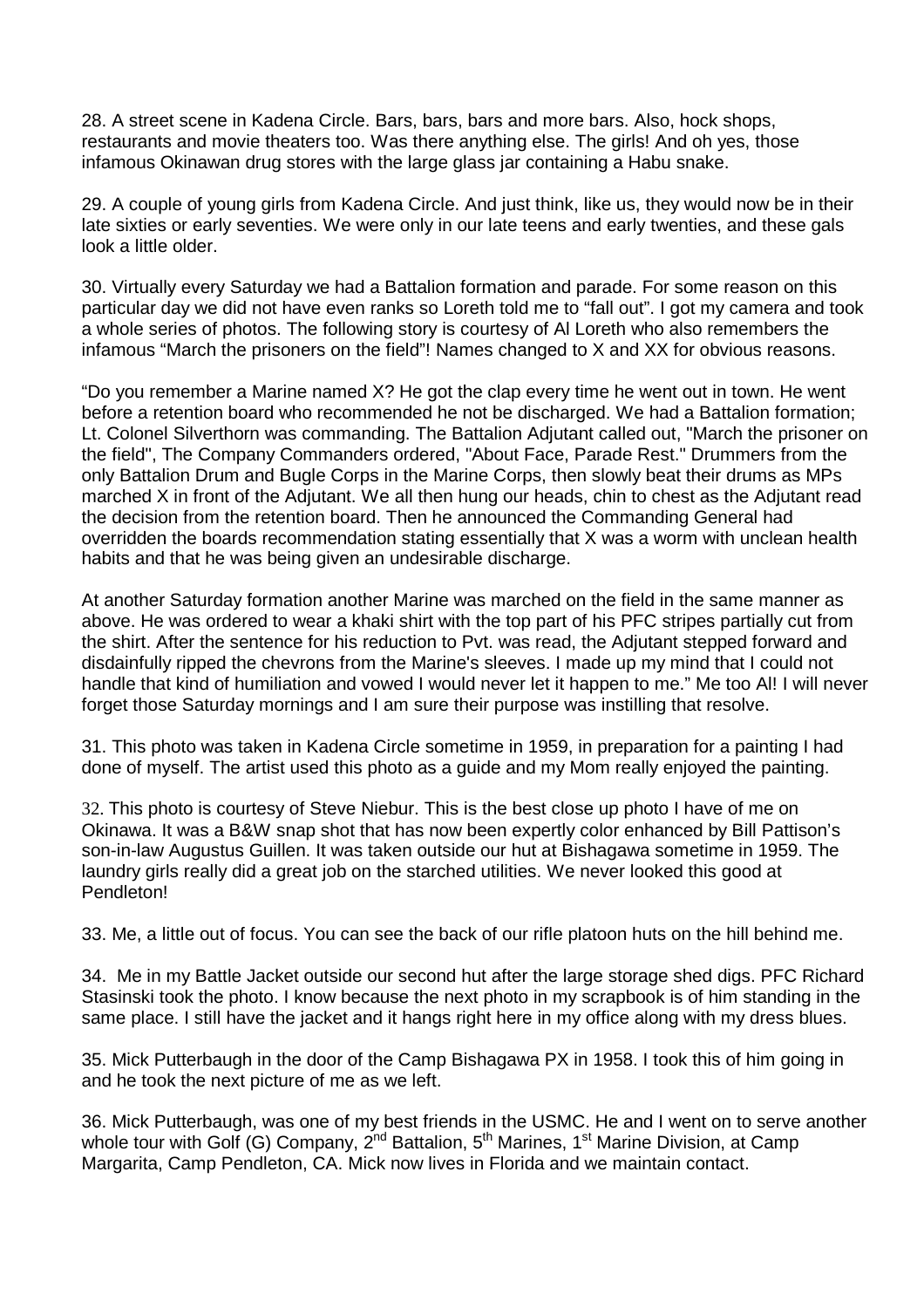37. Another photo of Mick Putterbaugh in front of our huts across from the India company office. Steve Niebur was kind enough to provide this and the next three photos.

 38. Richard Stasinski. I knew "Ski" was from the Chicago area but I was never able to find him because I had been spelling his name "Stazinski." All it took was a magnifying glass and a look at this nametag. I found him in five minutes on the Internet and gave him a call. We had a nice conversation.

 39. Jim Myers was another great guy! He had been in the Army Airborne before the Marine Corps and used to tell me about Stand up, Hook up, Check Equipment, Stand in the Door, and Jump!

 40. Mick Putterbaugh, Leroy Ghekiere and Steve Niebur on our way to Korea in 1959. I can't remember if our field jackets were 782 gear or our own stuff. I wish I still had mine!

 41. Remember the way we cleaned our mess gear at Bishagawa. Dump, wash once, wash twice, rinse all in garbage pales. Our mess gear hung on the end of our racks. I don't ever recall wiping it off before we went to chow, although I guess it never got very dirty hanging there. And then there was a sound heard only at Bishagawa. You could not see anybody, but there they were, a whole company marching in pitch dark to morning chow. Clang clank, clang clank, clang clank. 100 plus mess gear on coat hangers.

 42. By early 1959, I had saved enough money for a Hong Kong leave. Mick Putterbaugh has commended me for saving enough money to go. I still have my original orders and the requirement was you had to have at least \$9.00 a day to qualify. I probably had a total of \$50.00 for the whole trip! Here I am standing in the entrance to the Clover Hotel in Kowloon. Hong Kong Island is only a short ferry ride away. I was back on business in the early 1990's and the Clover Hotel no longer exists. I stayed in the Hyatt Regency, and as President of Gray Line I had a complete tour courtesy of Gray Line of Hong Kong. And \$50.00 bought dinner – one dinner!

 43. Here a few of us are looking though the "goodies" I brought back. Until I dug out this snapshot, I had forgotten how tight our quarters were, especially with the kerosene stove right in the middle of the hut.

 44. Looking up at Suicide Cliff. I remembered seeing Okinawan civilians jumping to their death on the "Victory at Sea" WWII documentary. It was one thing to see this on TV at home in New Jersey. To be there and see these jagged volcanic cliffs and the actual human remains was a different impression and a poignant scene.

 45. Me at the base of Suicide Cliff. It is a formal shrine now but in those days the bones were just lying all over the place. I am holding two sculls and another one is on the cinder block wall.

 46. There were many of these tombs all over the island. Okinawan's had an annual evening ritual to honor their dead. That night I had 8 to 12 guard duty and my post was near all the activity. The procession, with its torches and chanting, was very interesting.

 47. Me on liberty, on one of the main road bridges beyond the entrance to Camp Bishagawa. All along here was the main invasion point during WWII. A group of us went snorkeling there and the entire bottom was still covered with rounds fired during the battle. There was no other wreckage because salvage operations were constantly underway using underwater acetylene torches. Every so often you would hear a tremendous explosion and then the base newspaper would report that another crew of "locals" had cut through a water proof ammunition magazine and blown themselves sky high.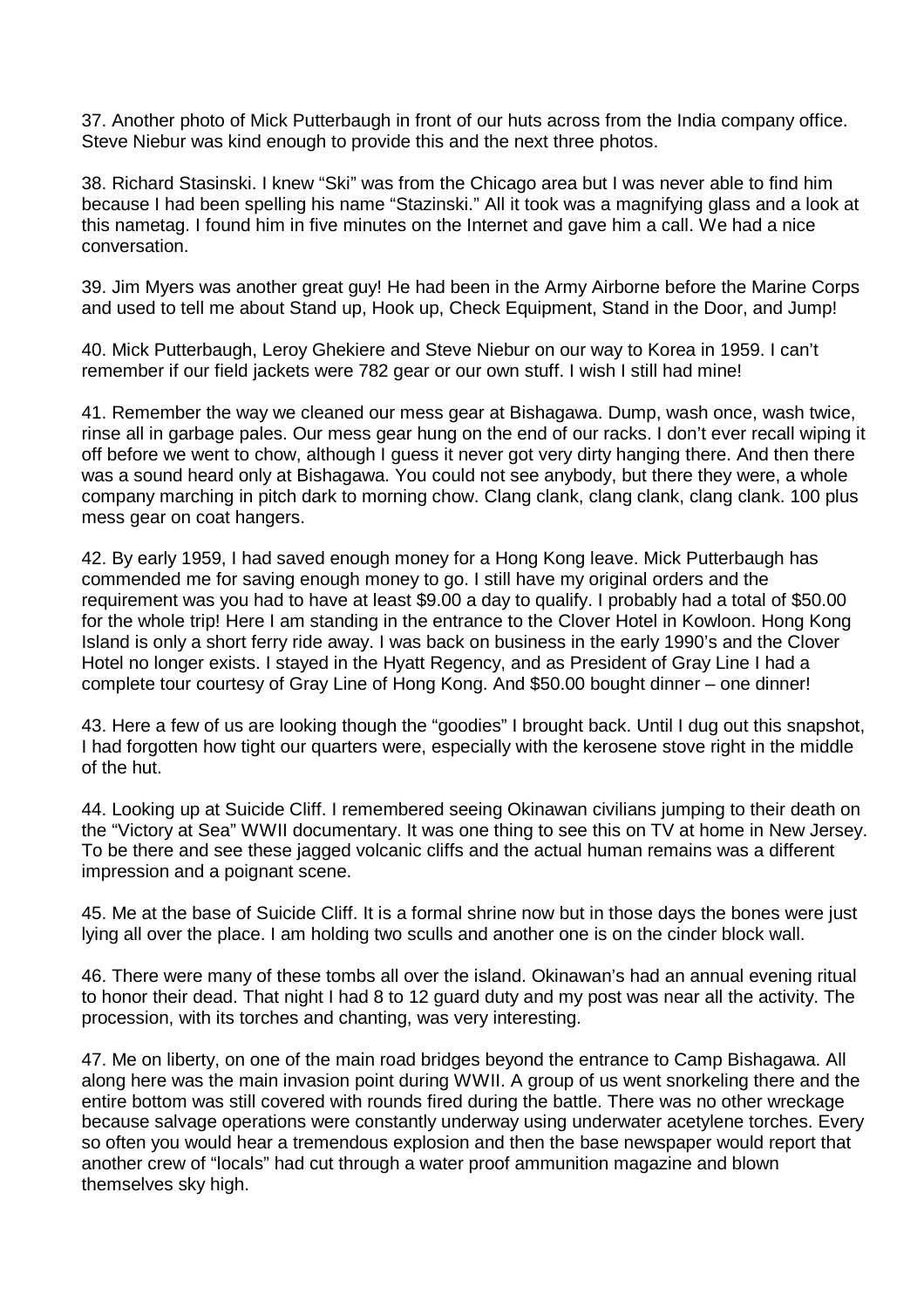48. Mick Putterbaugh asked me if I ever went to the Tea House August Moon. Yes I did!

 49. A "Salty" group whom apparently does not care they are smoking in front of a fuel tank, which says "No Smoking." Second from the left is Romero and third from the left is Holmes. On the far right it looks like Mick Putterbaugh, but neither he nor I can tell for sure. This was taken at Camp Kinser as we were preparing to leave for the U. S. in Dec 59. We had moved to Kinser late in our tour. My nostalgia will, however, always be connected to Bishagawa -- that is were I "grew up"! But Kinser did have a real mess hall, a library, a great EM club, an indoor movie and hot showers.

 50. PFC Swan, our Company driver. Can you imagine that duty? Driving around the Company CO! I wonder how you got that MOS? Putterbaugh tells me Swan was a good driver but after a "fender bender" he was afraid he was going to be "Run up"! He most likely was not.

 51. PFC Bill Pattison shows off his "Salty" Sea Bag. In February of 2005 I got an e-mail from Bill who had just found his photo on my site while doing a routine Google search. We now correspond regularly by e-mail and phone. No wonder we had mosquitoes, notice the screens falling off. By the way Bill's son-in-law, Augustus Guillen did a great job of color enhancing this old B&W snapshot! When I saw it I asked him if he would also do mine shown above.

 52. Romero and Holmes showing off long Johns? I guess they plan on wearing them back in the states? I never remember Okinawa getting cold enough for long underwear!!

 53. Corporal "Red" Murphy at Camp Kinser departure inspection. On our first training exercise to the NTA from Bishagawa, he had been in a tree as a lookout and when he jumped out he caught his scrotum on a sharp branch, ripping it open. Almost lost his Balls. He was on light duty for a long time.

 54. More departure inspection. The PFC in the foreground got encephalitis at Bishagawa and was in the Navy hospital at Naha for months. When he came back he had lost so much weight it scared the shit out of all of us and made us believers in the nightly mosquito net ritual.

 55. Another photo courtesy of Steve Niebur with an automatic photo date of Dec 59. This was taken just short of arriving in San Diego. The crossing took about two weeks and my record book entry states: 19 Nov 59 embarked on board USNS Gen. D. I. Sultan (TAP 120) at Naha, Okinawa and departed there from on 20 Nov 1959. Arrived and disembarked at San Diego, California, on 3 Dec 1959. I am on the right, LCpl William L. Kuntz Jr., in the middle, and PFC Leroy F. Ghekiere on the left. Pretty salty after fourteen months on Okinawa.

Some final thoughts on Camp Bishagawa: Living in a Quonset hut, cold showers, mosquitoes, the Northern Training Area, Kadena Circle, hiyako boyson, short time, fried rice from town, short arm inspections, powdered milk, 3.2 beer, snails, immersion burners, outdoor theatre – more mosquitoes- hearing KAB F-101 Voodoo's "hoop" and hit after burner as we answered roll call, wishing I had a house boy, my laundry number K-92, the .45 ACP firing range just over the hill, Saturday parades, the constant tweaking of a junk on the bunk for some IG we never really saw, PT at 5:30 AM and a wish to be young enough to do it all over again.

Some final thoughts on Okinawa: First and foremost the Girls, ALL the girls! Second, how nice the people were. I never had an Okinawan do anything but be nice to me. My memory is of a very polite people to whom we were many times not so polite. Of course, this was only thirteen years after WW II, so with the exception of school children, everyone with whom we were in contact had been witness to, and survived one of the fiercest battles in history. The Japanese had also victimized the population